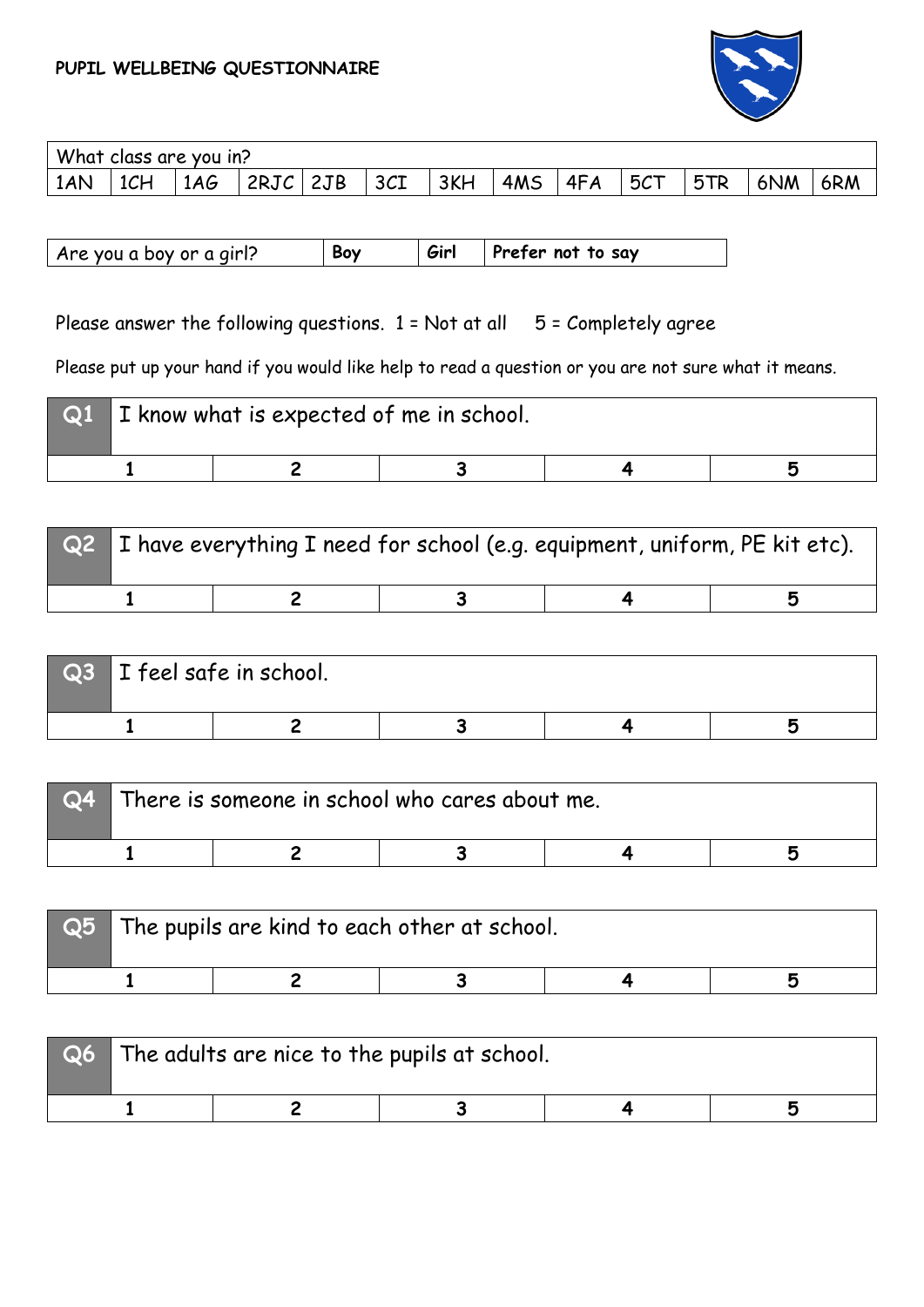| <b>Q7</b> | Pupils behave well at school. |  |  |
|-----------|-------------------------------|--|--|
|           |                               |  |  |

| Q8 Pupils try hard at school. |  |  |
|-------------------------------|--|--|
|                               |  |  |

| $\overline{O9}$ | $\blacktriangle$ There is someone at school who helps me to improve. |  |  |
|-----------------|----------------------------------------------------------------------|--|--|
|                 |                                                                      |  |  |

| Q10 People listen to me at school. |  |  |
|------------------------------------|--|--|
|                                    |  |  |

| $\boxed{\text{Q11}}$ I am doing well with my school work. |  |  |  |  |  |  |
|-----------------------------------------------------------|--|--|--|--|--|--|
|                                                           |  |  |  |  |  |  |

|  | Q12 People at school notice when I have done well. |  |  |  |  |  |
|--|----------------------------------------------------|--|--|--|--|--|
|  |                                                    |  |  |  |  |  |

| $\boxed{\text{Q13}}$ $\boxed{\text{I}}$ can use the things $\boxed{\text{I}}$ am good at when $\boxed{\text{I}}$ am at school |  |  |
|-------------------------------------------------------------------------------------------------------------------------------|--|--|
|                                                                                                                               |  |  |

| $\boxed{\text{Q14}}$ I feel happy at school. |  |  |
|----------------------------------------------|--|--|
|                                              |  |  |

|  |  | Q15   I know what to do if I feel worried about something at school. |  |
|--|--|----------------------------------------------------------------------|--|
|  |  |                                                                      |  |